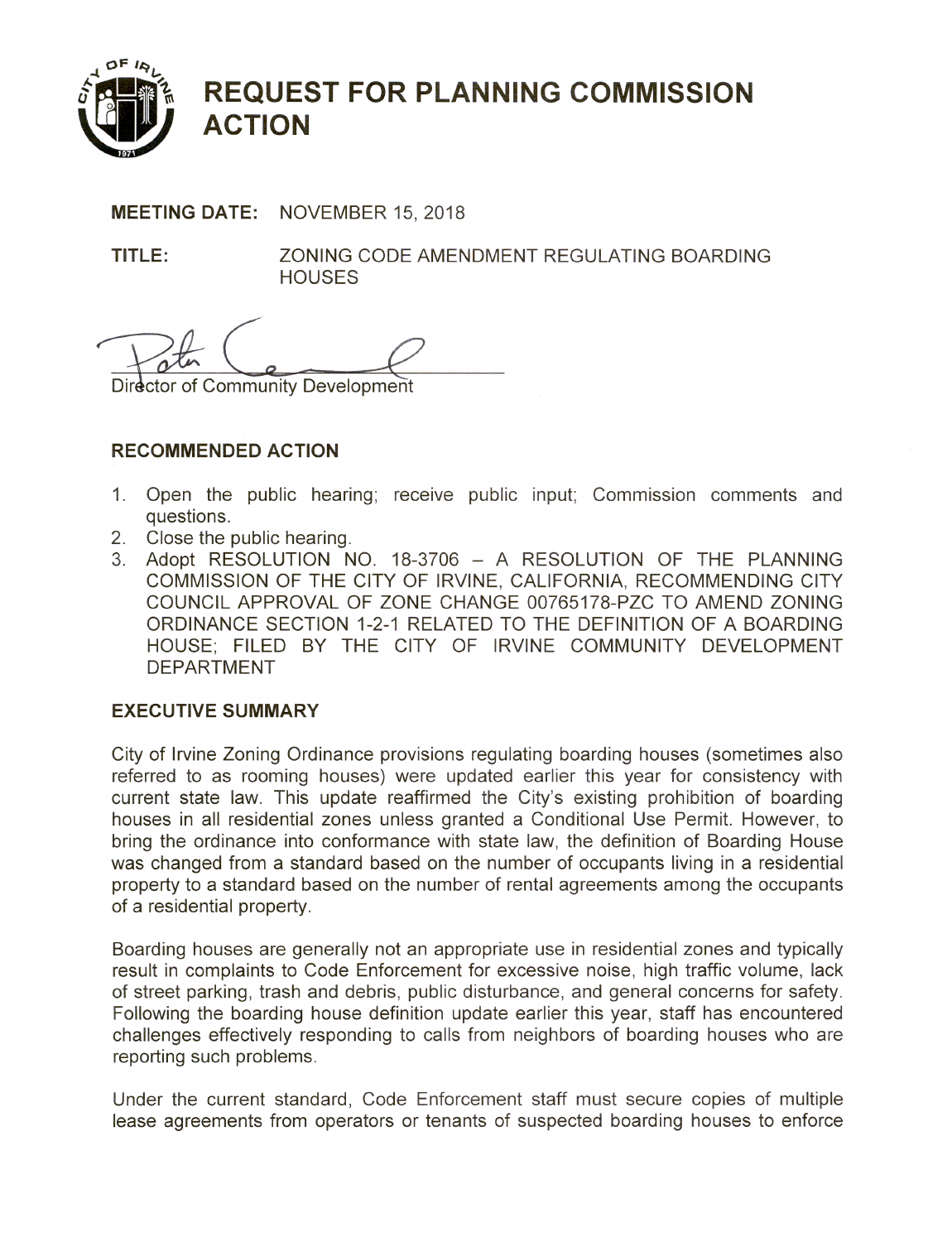Planning Commission Meeting November 15, 2018 Page 2 of 5

the code. The regulation, as written, leaves a loophole whereby multiple tenants can be put on a single lease agreement to comply with the City's regulations. In other instances, operators and/or tenants are refusing to provide copies of their lease agreements, placing a strain on Code Enforcement and City Attorney resources to pursue enforcement through the courts.

To address the shortcomings of the existing ordinance, Code Enforcement staff and the City Attorney collaborated in drafting a revised boarding house definition anticipated to provide for more effective enforcement. The proposed definition adds a requirement that households be a "single housekeeping unit" and this new term is defined as the functional equivalent of a family where the residents may share living expenses, chores, eat meals together, and are a close group with social, economic, and psychological commitments to each other.

State law prohibits the City from establishing a limit on the number of occupants in a residential dwelling as was the case under the City's previous boarding house regulation. State law also prohibits the City from establishing a residency requirement based on families or households as traditionally defined. However, state law does allow the City to require that adults cohabitating in residential properties be "single housekeeping units" as defined above. With this language added to the City's current boarding house definition, Code Enforcement investigations and enforcement actions are anticipated to be more successful.

#### **COMMISSION / BOARD / COMMITTEE RECOMMENDATION**

None.

#### **ANALYSIS**

Zoning Ordinance Section 1-2-1 defines a "Boarding House" as follows:

*Boarding House: A residence or dwelling unit, or portion(s) thereof, other than a hotel/motel, wherein two (2) or more rooms are independently rented or there are two (2) or more separate written or oral rental agreements, leases or subleases or combination thereof, regardless of whether or not the owner, agent or rental manager resides within the residence or dwelling unit. "Boarding House" shall not include a hotel/motel, single room occupancy hotel (SRO), or any structure which provides housing for less than 31 consecutive days, and "Boarding House" shall not include a facility licensed by the State Department of Health Services, the State Department of Social Welfare, or the County of Orange; convalescent homes; or community care or congregate care facilities.*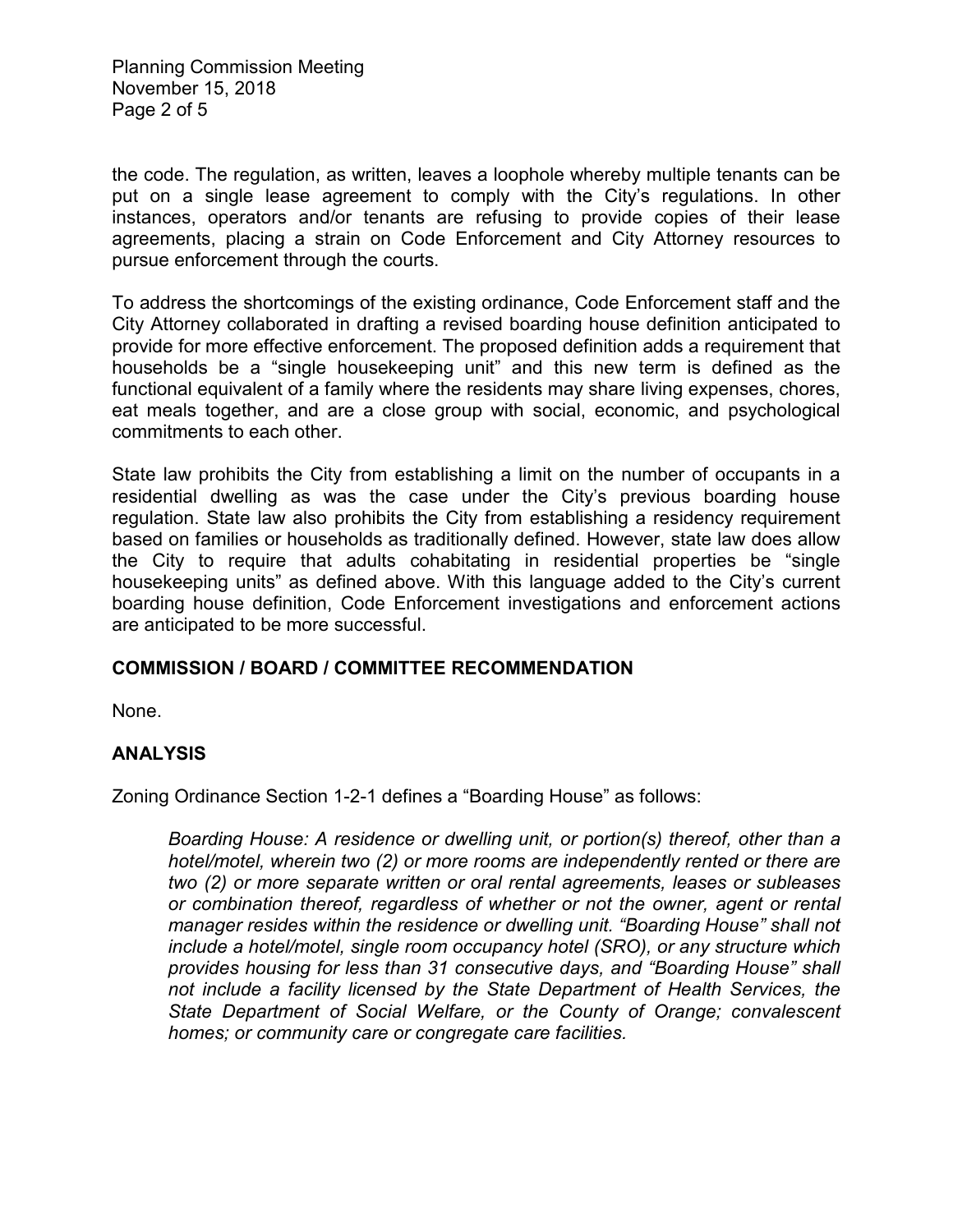Planning Commission Meeting November 15, 2018 Page 3 of 5

The City's boarding house definition was updated earlier this year to comply with recent changes in state law prohibiting cities from establishing limits on the number of occupants in residential properties. The City's regulations were modified to instead regulate the number of distinct households or tenants within residential properties by counting the number of leases.

Following adoption of the current boarding house definition, Code Enforcement staff and the City Attorney have experienced challenges with the current regulations. Because boarding houses are now defined solely by the number of leases among the occupants, investigations and enforcement have been stymied by boarding house operators placing their tenants on a single lease or by operators and/or tenants simply refusing to provide copies of their lease agreements.

In response to these challenges, Code Enforcement staff and the City Attorney recommend the following changes to the City's boarding house definition and a new definition for single housekeeping unit:

*"Boarding house" or "rooming house": Any residence or dwelling unit, or portion(s) thereof, other than a hotel/motel, wherein:*

*(a) two (2) or more rooms are independently rented or there are two (2) or more of its occupants are subject to separate written or oral rental agreements, leases or subleases or combination thereof, regardless of whether or not the owner, agent or rental manager resides within the residence or dwelling unit, either written, oral, or implied; and/or*

*(b) the occupants do not operate as a single housekeeping unit.*

*For the purpose of this definition, "Boarding House" or "Rooming House" shall not include a hotel/motel, single room occupancy hotel (SRO), or any structure which provides housing for less than 31 consecutive days, and "boarding house" or "rooming house" shall not include a facility licensed by the State Department of Health Services, the State Department of Social Welfare, or the County of Orange; convalescent homes; or community care or congregate care facilities.*

*"Single housekeeping unit" means:*

- *(a) two (2) or more persons related through blood, marriage, or legal adoption or joined through a judicial or administrative order of placement and guardianship; or*
- *(b) two (2) or more unrelated adult persons (eighteen years or older) meeting all of the following:*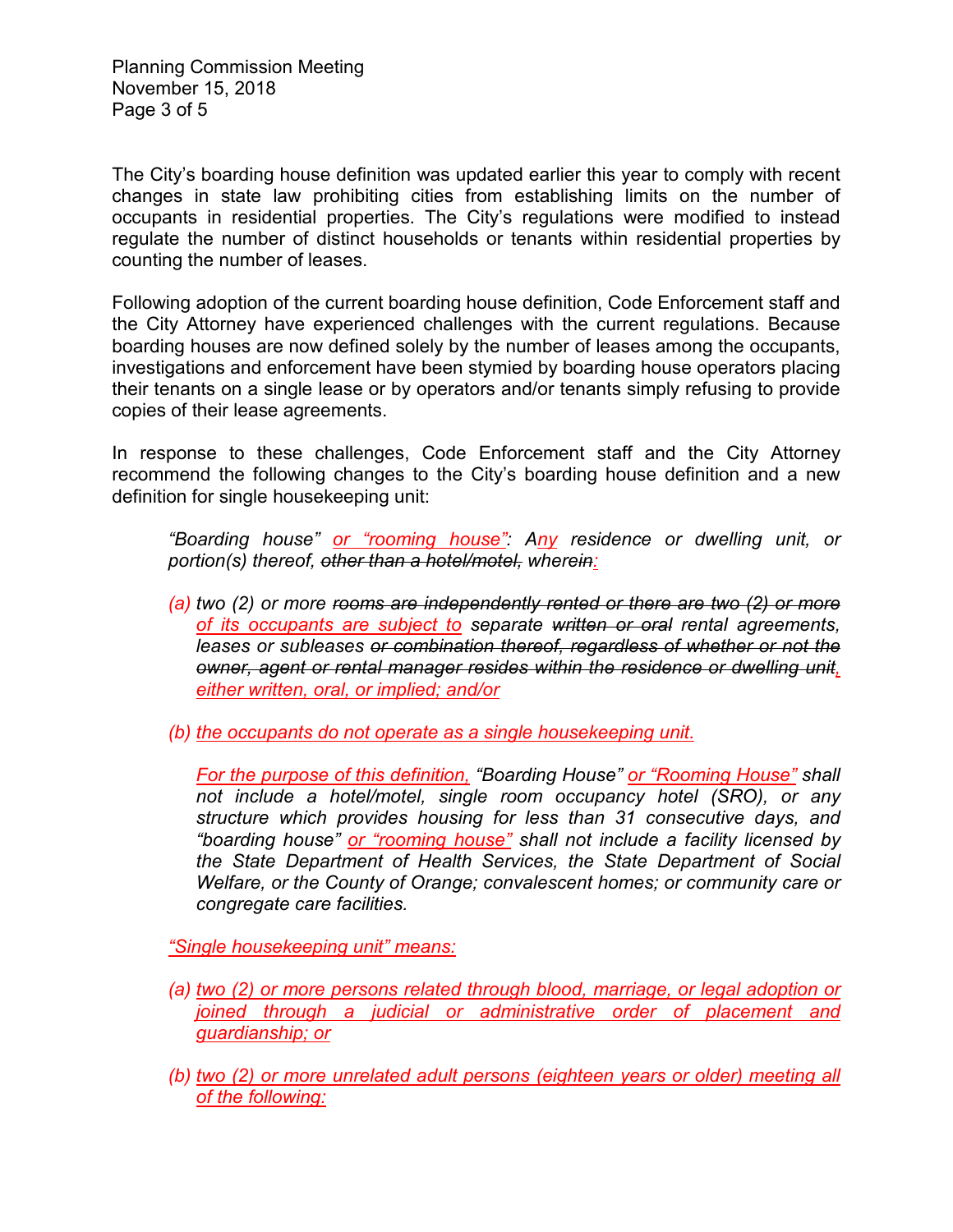*(i) they jointly occupy and have equal access to all areas of a residence or dwelling unit; and*

*(ii) they live together and act as the functional equivalent of a family by, including but not limited to, sharing living expenses and chores, eating meals together, and being a close group with social, economic, and psychological commitments to each other; and* 

*(iii) if a residence or dwelling unit is leased or subleased, the tenants are subject to a single written lease agreement with joint use and responsibility for the premises and joint-and-several liability for breach of the single written lease agreement.*

A clean version of this proposed amendment to the Zoning Ordinance Section 1-2-1 is included as PC Attachment 1. If adopted, the amendment will require adults cohabitating in residential properties be single housekeeping units, which simply means there must be a relationship among the occupants beyond mere cohabitation. The addition of this requirement and the new definition in the code give Code Enforcement an additional tool in its investigation of potential boarding houses. Further, it allows staff to pursue a violation without having to force a landlord to produce lease documents. Under the proposed new standard, information obtained from tenants about the nature of their relationships with each other would in, many instances, be sufficient to initiate enforcement action against the operator of a boarding house

## **ENVIRONMENTAL REVIEW**

Pursuant to Section 4 of the City of Irvine California Environmental Quality Act (CEQA) procedures and Article 5 of the CEQA Guidelines, it has been determined that the proposed project is covered by the General Rule Exemption [Section 15061(b)(3)], for projects where it can be seen with certainty that the activity in question will have no significant effect on the environment.

### **ALTERNATIVES CONSIDERED**

The proposed revision has been reviewed by the City Attorney and determined to be in compliance with state law. The Planning Commission may propose to modify or decline to recommend that the City Council approve the proposed revision.